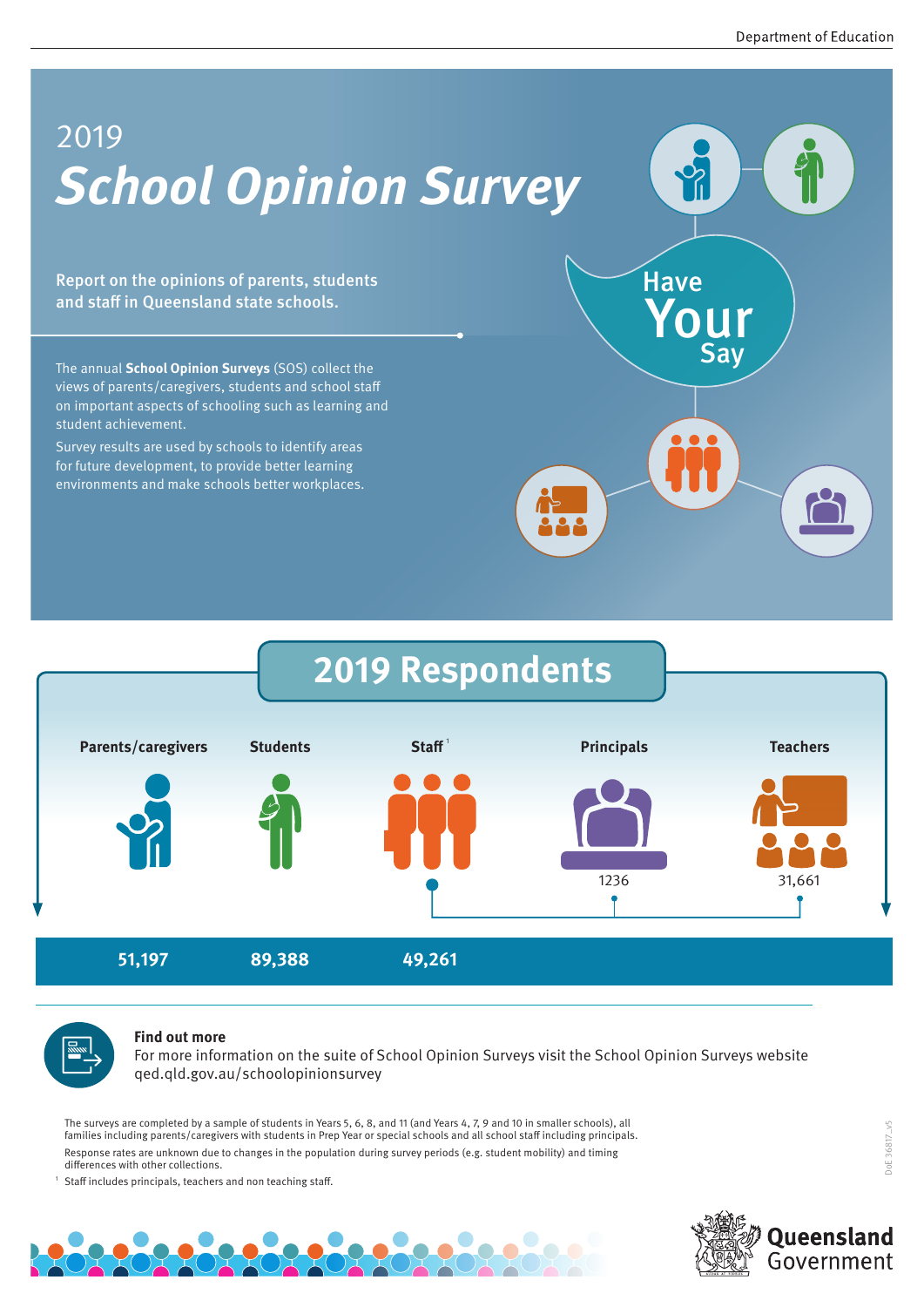

Percent

Other common questions asked across surveys relate to themes such as **academic achievement and learning**, **wellbeing**, **engagement and school climate**.

In 2019, students were less likely than staff or parents/caregivers to agree on most of the items about **wellbeing and engagement**.



Teachers care about me/are interested in child's wellbeing <sup>2</sup>





<sup>2</sup> Parents/caregivers responding about a child

<sup>3</sup> Parents/caregivers responding about themselves

Likes being/enjoys working at school<sup>2</sup>



Encouraged to participate in school activities<sup>3</sup>



Feels safe at school<sup>2</sup>



Can talk to teachers about concerns <sup>3</sup>



#### Students treated fairly



Opinions taken seriously <sup>3</sup>

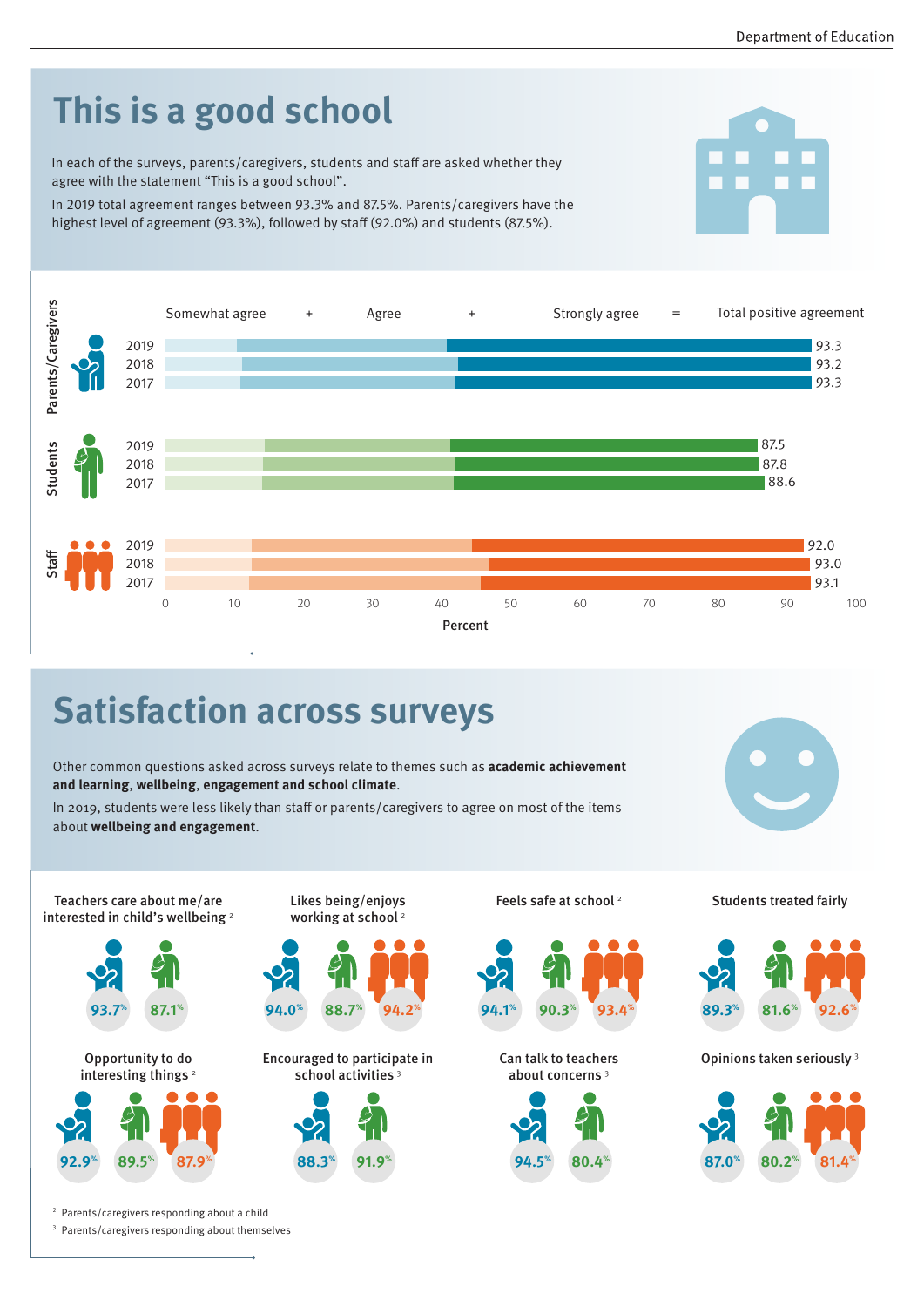#### **Satisfaction across survey items**  Parents/caregivers are most satisfied. Total agreement is above **91.9%** for one half of all items answered by parents/caregivers with **90.9%** for students and **87.6%** for staff The most positive items related to teacher expectations of students while the least positive items related to communication and behaviour management. Spread of total agreement across survey items **Parents/caregivers Students Staff** 35 items/questions 33 items/questions 48 items/questions\* Highest result  $\bigcirc$ 100 1/4 of all survey items had 96.6 96.9 96.6 total agreement above 95 93.7  $-91.9$  $-92.2$ **91.9** 1/<sub>2</sub> of all items had total **90.9** 90 90.0 agreement above Percent 87.5 **87.6** 3/4 of items had total 85 agreement above 82.8 82.7 80 Lowest result 0 75.8 75 73.7 \*Excludes principal and teacher specific questions as well as yes/no questions  $70 -$ Most/least positive items in 2019 by survey Parents/caregivers and the students Students Students Staff Staff Staff Staff Staff Staff Staff Staff Staff Staff Staff Staff Staff Staff Staff Staff Staff Staff Staff Staff Staff Staff Staff Staff Staff Staff Staff Staff Most positive  $\ddot{\cdot}$ My teachers expect me to do Students are encouraged to do their Teachers at this school expect my **96.6% one of the set at this school. 96.9 96.9 96.9 96.9 96.9 96.9 96.6 96.6 96.6 96.6 96.9** child to do his or her best. my best. I am aware of occupational health I can access computers and other This school celebrates student **95.3 195.4 195.4 195.4 199.9 199.9 199.5 199.5 199.9 199.9 199.9 199.9 199.9 199.9 199.9 199.9 199.9 199.9 199.9 199.9 199.9 199.9 199.9 199.9 199.9 199.9 199.9 199.9** and safety procedures at my school. achievements. My teachers encourage me to do My school encourages me to take I can talk to my child's teachers **94.5% order and the my best. 95.4% 94.5% 94.5% 95.4% 95.4% 95.4%** my best. about my concerns. . . . . . . . . . . . . . . . . . . . . Least positive This school asks for my input. Student behaviour is well managed There is good communication **82.7% at my school. 75.8%** *73.7% PHERE IS SOCCOMMEDIATED in the staff at my school. <b>75.8%* at my school.

Student behaviour is well managed at this school.

This school takes parents' opinions seriously.



seriously.

My school takes students' opinions



**84.6% 80.2% 76.4%**

I am confident that poor addressed in my school.

I feel that staff morale is positive at

my school.